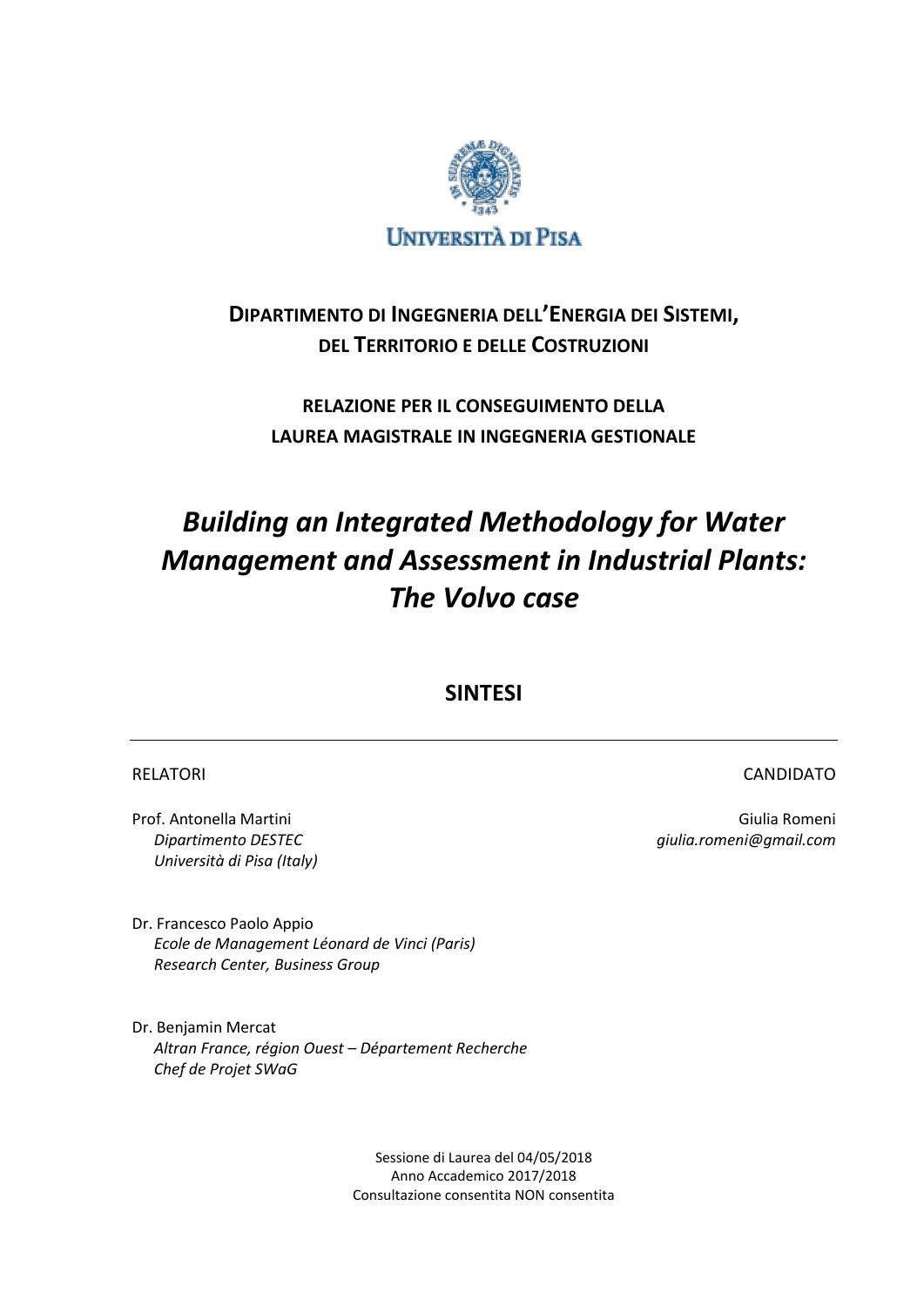*Building an Integrated Methodology for Water Management and Assessment in Industrial Plants: The Volvo case* **Giulia Romeni**

# **Abstract**

This thesis work is the result of a six-month stage experience in Paris in the Smart Water Grid (SwaG) research project, in collaboration between Ecole de Management Léonard de Vinci and Altran Research. The SwaG Project is part of the "Smart Factory" Altran research and innovation program with the final aim of incorporating smart technologies for water management in the future. The present work represents the first phase of the main Project and it lays the foundations to accomplish the cited goal by creating a set of decision support tools able to evaluate different aspects of water management in industries and to choose the best among different technologies used.

Specifically, this study proposes a framework through which classify into defined blocks industrial processes belonging to different domains, a database of Performance Indicators (KPIs) to control all the processes and a step-by-step methodology able to address a new case study and identify the best technology used in it by harnessing a set of indicators.

Questo lavoro di tesi è il risultato di uno stage di sei mesi a Parigi sul progetto Smart Water Grid (SwaG) in collaborazione con l'Ecole de Management Léonard de Vinci e il gruppo Altran Research. Il Progetto SwaG è parte del programma di ricerca e innovazione "Smart Factory" di Altran con l'obiettivo finale di incorporare in futuro le nuove tecnologie nella gestione dell'acqua. Il presente lavoro rappresenta la prima fase del progetto e getta le fondamenta per raggiungere l'obiettivo ultimo del progetto creando un set di strumenti decisionali capaci di valutare diversi aspetti della gestione dell'acqua nelle aziende e scegliere tra diverse tecnologie usate.

Nello specifico, questo studio propone un framework attraverso il quale classificare i processi industriali appartenenti a diversi domini in blocchi definiti, un database di Performance Indicators (KPIs) per controllare i processi e una metodologia con passi definiti capace di affrontare un nuovo caso studio e identificare la migliore tecnologia usata in esso sfruttando un set di indicatori per prendere la decisione.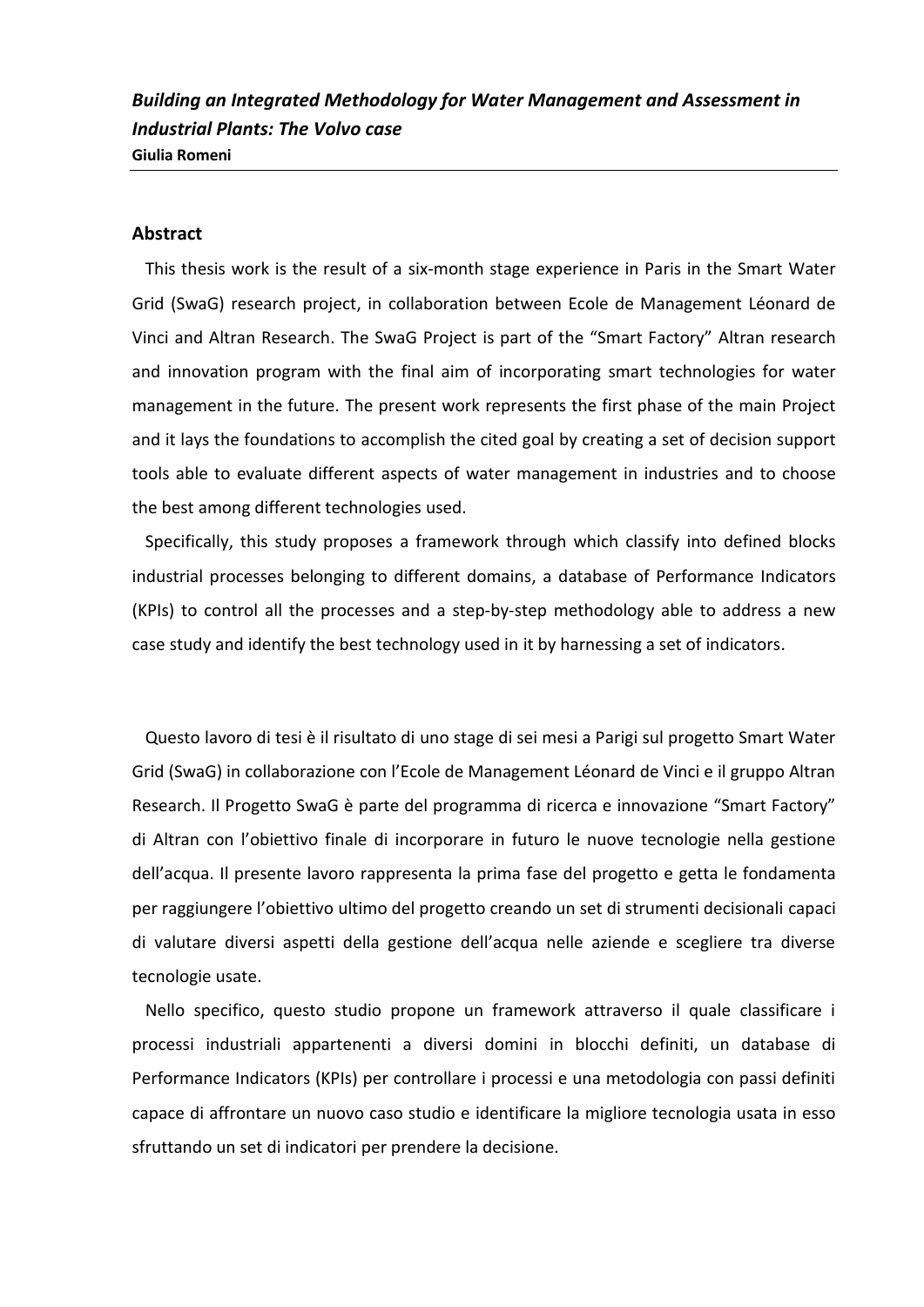## **1. GENERAL CONTEXT AND PROJECT SCOPE**

Altran is a global innovation and engineering consulting firm operating in high technology and innovation consulting. The Altran Research department is composed of multisciplinary teams with the aim of building solutions to complex issues posed by ever-changing world.

In a context of resources scarcity, the criticality of the access to water and the hardening of the regulations lead to imagine the industry of tomorrow always more efficient in resources consumption. The use of the water resource and its impact in the industry performance are in fact major issues for industrialists. The management of water consumption is crucial for reasons of performance, cost, security of supply and environmental labeling.

The SwaG Project aims to consider these water management issues in the industry of tomorrow, where new technologies will be implemented. To do that, a preliminary phase of the SWaG project conducted in this work is needed. Specifically, here are presented three methodological bricks for the qualitative and quantitative evaluation of the water use in industry:

- $\triangleright$  a framework through which it is possible to classify different processes into some blocks as general as possible to be used for different industry domains;
- $\triangleright$  a database of qualitative and quantitative performance indicators (KPIs);
- $\triangleright$  a step-by-step methodology to apply both the framework and the database to a new case study, able to provide information through which making decisions.

Through the model proposed in this work, it is possible to model systems of different size and complexity and look for optimization solutions by exploiting gap analysis between different technologies used in processes, and thus by allowing a better use of water.

A case study for whom data about the baseline and seven different technologies (called "scenarios") were already available has been used, in order to understand if the proposed methodology is able to compare and highlight differences between technologies performances by using both specific indicators and aggregation of them.

As future perspective, the next step is to use this methodology not only as a way able to compare different technologies, but above all to provide a tool that will propose innovative solutions.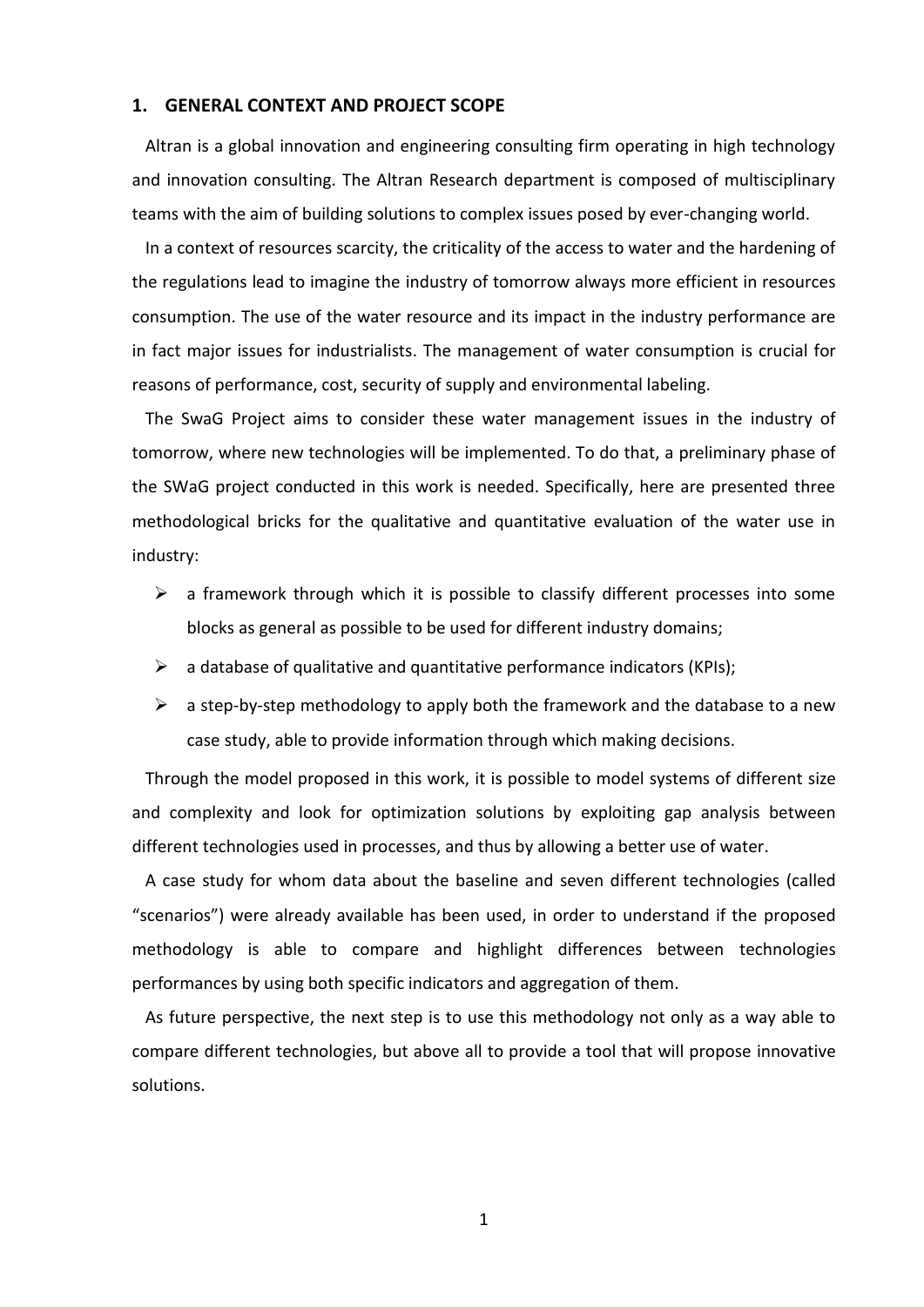# **2. ACTIVITIES, METHODOLOGY AND RESULTS**

The following table illustrates the work phases. For every phase, it describes the different macro activities with their respective goals and methodologies. The role of the candidate was "Responsible" for each activity.

| Phase                                                   | <b>Macro Activity</b>                                          | Goals                                                                                                                       | Methodology                                                                                                                                    |
|---------------------------------------------------------|----------------------------------------------------------------|-----------------------------------------------------------------------------------------------------------------------------|------------------------------------------------------------------------------------------------------------------------------------------------|
| 1. Literature<br>review                                 | 1.1 Smart Water Grid<br>indicators review                      | Understand which studies have<br>been conducted about this topic                                                            | Scopus research, selecting information,<br>reading articles, finding frameworks to<br>exploit                                                  |
|                                                         | 1.2 Smart Cities and<br><b>Smart Grid indicators</b><br>review | Use other domains to extrapolate<br>information and use them to<br>build a methodology for SWG                              | Scopus research, selecting information,<br>reading articles, finding frameworks and<br>collecting KPIs                                         |
| 2. Building an<br>Integrated<br>methodology             | 2.1 SWaG Framework<br>Creation                                 | Create a set of blocks through<br>which classify case study<br>processes                                                    | Using frameworks in literature and<br>creating blocks where needed                                                                             |
|                                                         | 2.2 KPIs Database<br>Creation                                  | Create a KPIs database to use in<br>the next phases                                                                         | Collecting KPIs in literature and classify<br>them; creating new indicators                                                                    |
|                                                         | 2.3 Step by Step<br>Methodology<br>Creation                    | Create a list of activities to assess<br>a new case study, able to choose<br>the best technology in a range of<br>solutions | Finding the main step to follow to calculate<br>indicators and macro indicators able to<br>find the best technology                            |
|                                                         | 2.4 Best Scenario<br>Choice                                    | Chose the best scenario using<br>aggregated indicators                                                                      | Creating a Water Footprint able to<br>compare different scenarios and choosing<br>the best performing one.                                     |
| 3. Volvo Case<br><b>Study Test</b><br>and<br>Validation | 3.1 Methodology<br>Application to the<br>Volvo case study      | Prove that the methodology is<br>working for a specific case study<br>with available data about<br>baseline and scenarios   | Using case study data to calculate<br>indicators and to show differences<br>between baseline and scenarios                                     |
|                                                         | 3.2 Case Study<br>Results                                      | Find the best scenario using the<br>information provided from the<br>indicators                                             | Aggregating indicators to create macro<br>indicators describing different areas, and<br>choosing the scenario that best improve all<br>of them |

## **2.1 Literature review**

This work started with a literature review in order to understand if some studies about frameworks and performance indicators (KPIs) used in the domain of smart water grid were already been conducted. Since no complete publications about that until September 2017 were found, information about frameworks and performance indicators used in this and in other domains were collected, in order to extrapolate a model able to describe and control the Smart Water Grid.

# 2.1.1 Smart Water Grid indicators review

No papers about how to use Performance Indicators to control water use using smart technologies were found, proving the novelty of this theme as research topic and further strengthening the importance of this work. Nevertheless, some frameworks to describe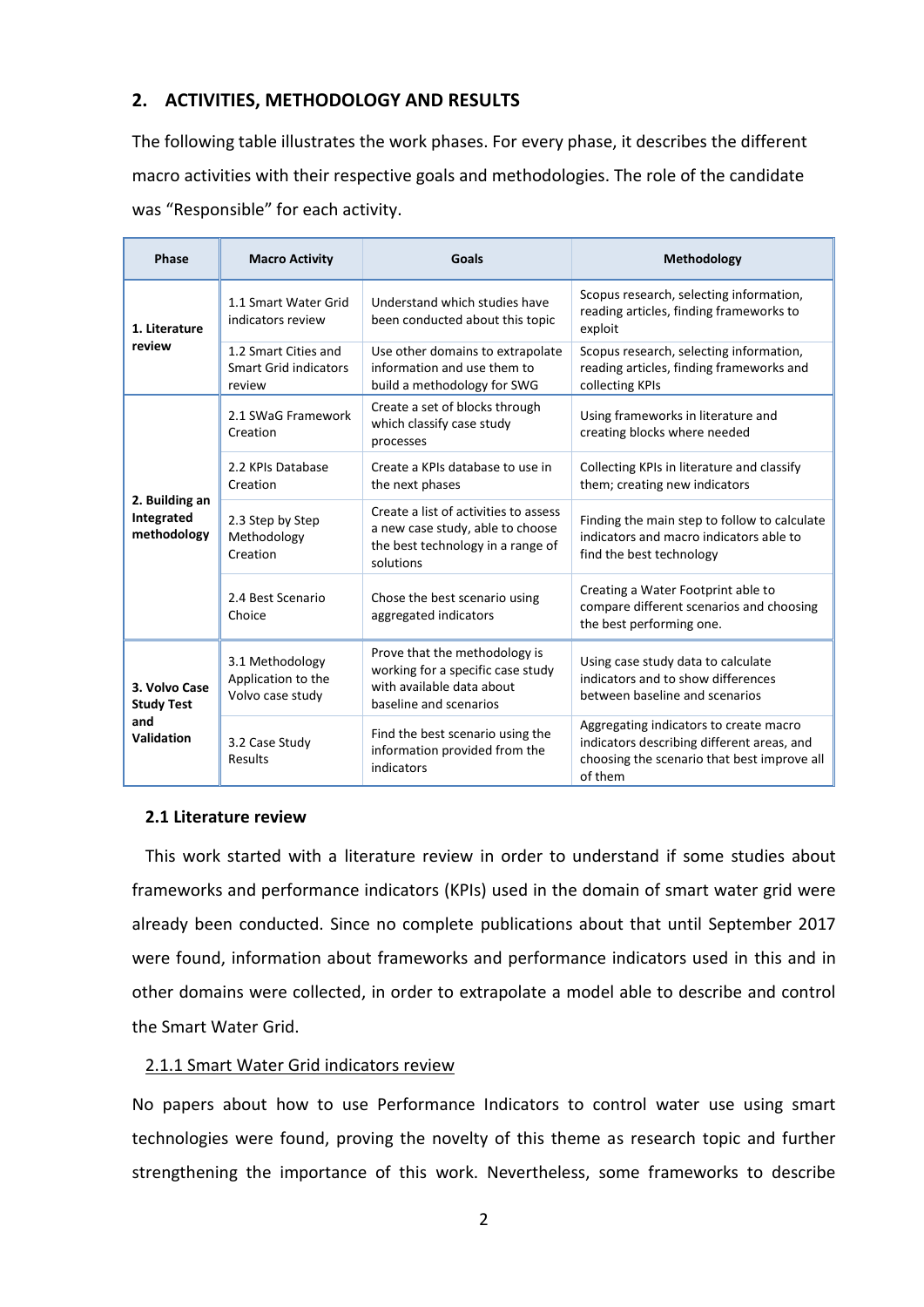some parts of the water management were collected and used as a starting point to build the SwaG Framework. The three main frameworks chosen to exploit their information to build the SWaG Framework are: Eco Water, System Architecture, Value of Water.

## 2.1.2 Smart Grid and Smart Cities indicators review

The other domains chosen to gather information about performance indicators and their classification are Smart Grid and Smart Cities, since they denote broader level of focus and the number of publication about them is growing in the last decades. In order to create and classify a set of KPIs able to describe and control the water management in an industry, indicators used in other domains were collected.

#### **2.2 Building an Integrated methodology**

#### 2.2.1 SWaG Framework Creation

As mentioned before, three models from literature were analyzed in depth to find the peculiar characteristics through which building the main part of the SWaG Framework.

EcoWater Project is presented as an example of a broad project related to this theme and from whom it is possible to take ideas to build the SWaG model. In fact, the EcoWater Project has proved to be the more completed framework and for this reason it was chosen as a starting point around which it was possible to build a more complete framework. In fact, the main blocks of the project, as Water Abstraction, Water Treatment, Water Use and Wastewater Treatment are kept in the SWaG Framework. Moreover, the block Water Storage was created to explain a missing part in the EcoWater Project about how to manage the storage of the water between the other processes. Furthermore, the definition of the organization and environment boundaries is necessary to consider input and output of the system. In the present work, the choice of keeping the distinction between Environment and Organization was made.

The Value of Water Framework was used to add the "Multiple Waters Concept" to the framework. In fact, in that project authors stated that not only clean rivers, surface and ground water, but also alternative sources such as rainwater, brackish and saline water, brines and used water, need to be considered to set up a "*holistically integrated system"*.

The System Architecture Framework was used for highlighting the difference between three layers described as "*a real-time active sensing layer, an interconnecting layer of water information interconnection layer, and a smart decision layer*." So, the SwaG Framework comprehends a Sensing Layer, where the measure of the water quality and quantity is made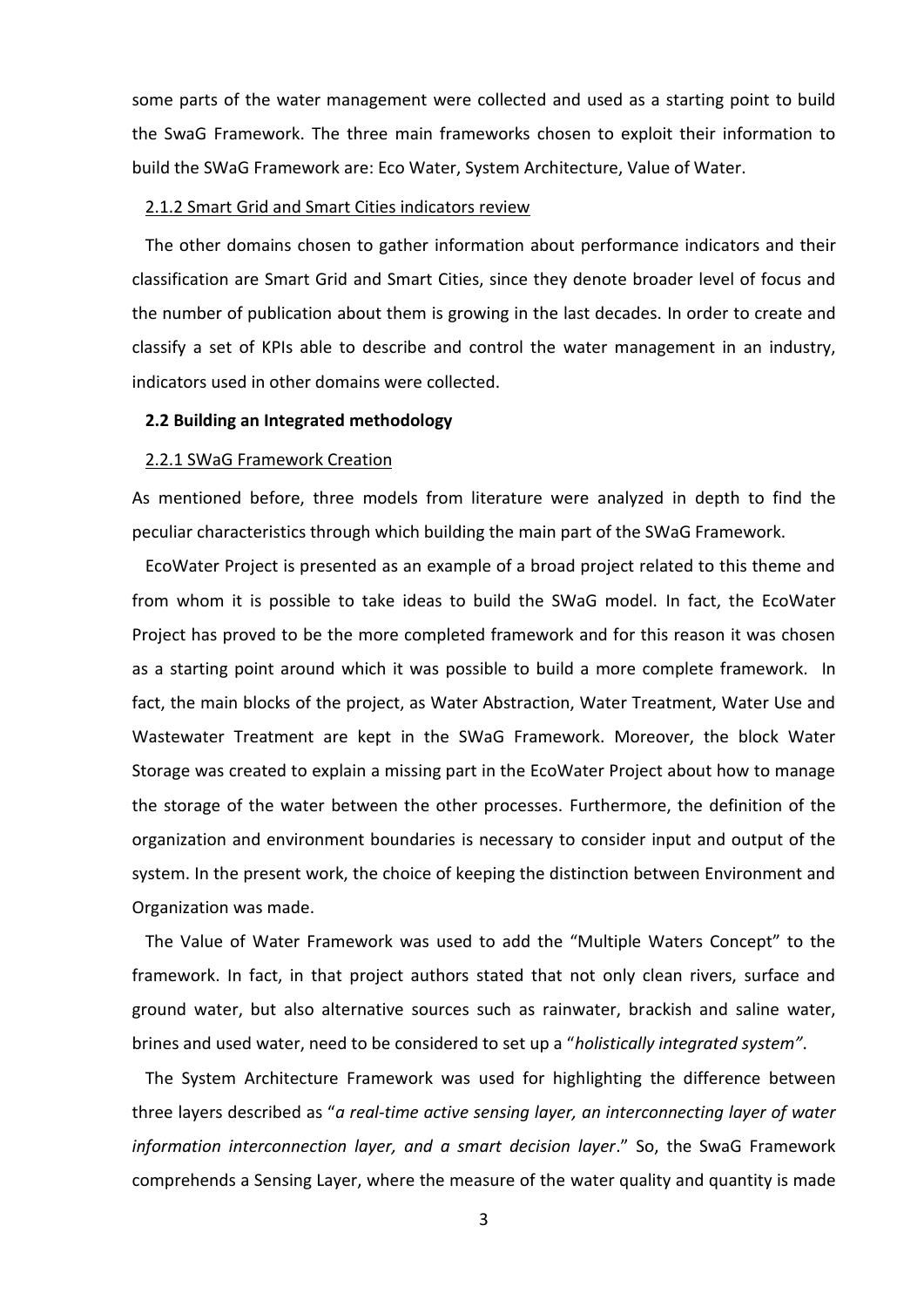through the KPIs; the Network Layer, where the information system lies, and the monitoring and transmission of data is made, and the Application Layer, used as a data resources center of water quality information.

In this work, only the part about the Sensing Layer is detailed, to provide bases to go in depth in the continue of the project using the other two Layers. The SwaG Framework is the following:



#### **Fig. 1 SWaG Framework**

#### 2.2.2 KPIs Database Creation

Once the SwaG Framework has been created, a method to collect and classify indicators in order to create a database that can be used for a specific case study is proposed. The outlying idea is to collect indicators by extrapolating them from literature, classify them into main categories related to the blocks chosen in the SWaG Framework, understand if each of them can be linked to more than a block through a matrix vision, introduce the concept of Water Footprint that will be used to aggregate information extrapolated with the KPIs.

The collection of indicators was conducted by extrapolating information from papers and studies conducted about Smart Water Grid and the other two domains. For this reason, the result is an assortment of 1018 indicator with a different level of granularity. For each indicator, data about the field, the category, the description, the Unit of measure are collected. After collecting all the KPIs from literature review the issue to solve is to understand how to classify them starting from the SWaG Framework. In fact, the choice of maintaining the same pillars defined for the Framework is made, and the rationale behind this is that each block needs to be controlled in order to perform properly and consistently with the other blocks and the whole Framework.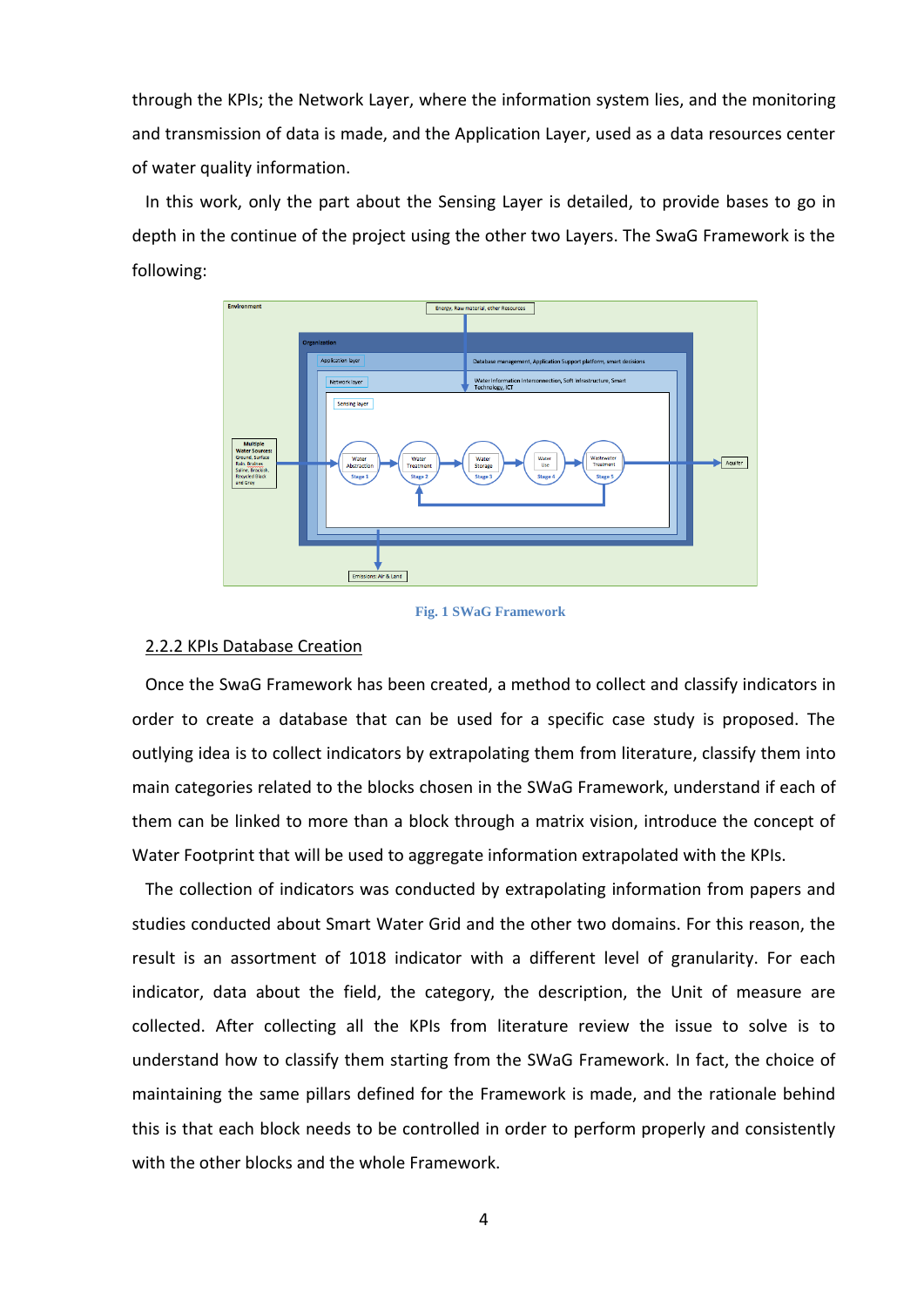After a first classification of KPIs, it became increasingly clear when linking an indicator to a class, that only one class was not enough explanatory for many of them. On the contrary, most of them could be associated to more than one KPIs, depending on how to interpret its definition. For this reason, a matrix was created to relate each indicator to several blocks and also to provide a clearer visual impact when using the table with the list of indicators.

#### 2.2.3 Step by step methodology creation

A procedure to adapt the framework to a new case study and to choose specific case study indicators from the database is needed. When facing a new case study, the first issue to solve is to understand where to put the system boundaries by separating processes wholly accomplished within the organization and the ones out of it. Then, the internal processes are classified using the blocks of the SWaG Framework.

The next steps are the collection of all the data available about the case study for each process and the choice of the most suitable indicator in the KPIs database representing each data. This can be done by both searching in the database block corresponding to the block of the data, or by using as a query the name of the data. The choice of KPIs will depend strictly from the data owned. If the absence of measurement of a specific value avoid the indicator choice, it is possible to adapt the KPIs to the values disposal by building a new indicator not far from the one present in the list but more consistent to the case study. The presence of at least one indicator for each data of the case study needs to be checked. If this do not happen, a new KPI to explain that data is created, and it is essential to define its formula and its unit of measure. Once a new indicator in created, it can be added to the list and by doing this it is possible to populate the KPIs list with new indicators that can be helpful in the next case study analysis. After having completed the two previous steps for all the processes, all the KPIs from each process are collected and put together in the rows of a matrix. All the processes analyzed are put on the matrix columns, and the matrix is filled with the values of each KPI in each process.

When treating a case study with the availability of process data about different technologies used (called scenarios), it is possible to use the methodology to provide a gap analysis between the scenarios in order to find the best one. This is possible by using the above cited matrix with the subset of indicators to highlight differences and use it to show how the data variation is reflected on which indicators. This can be used as a control for errors because if the data changes and not the correspondent KPI, it means that an error is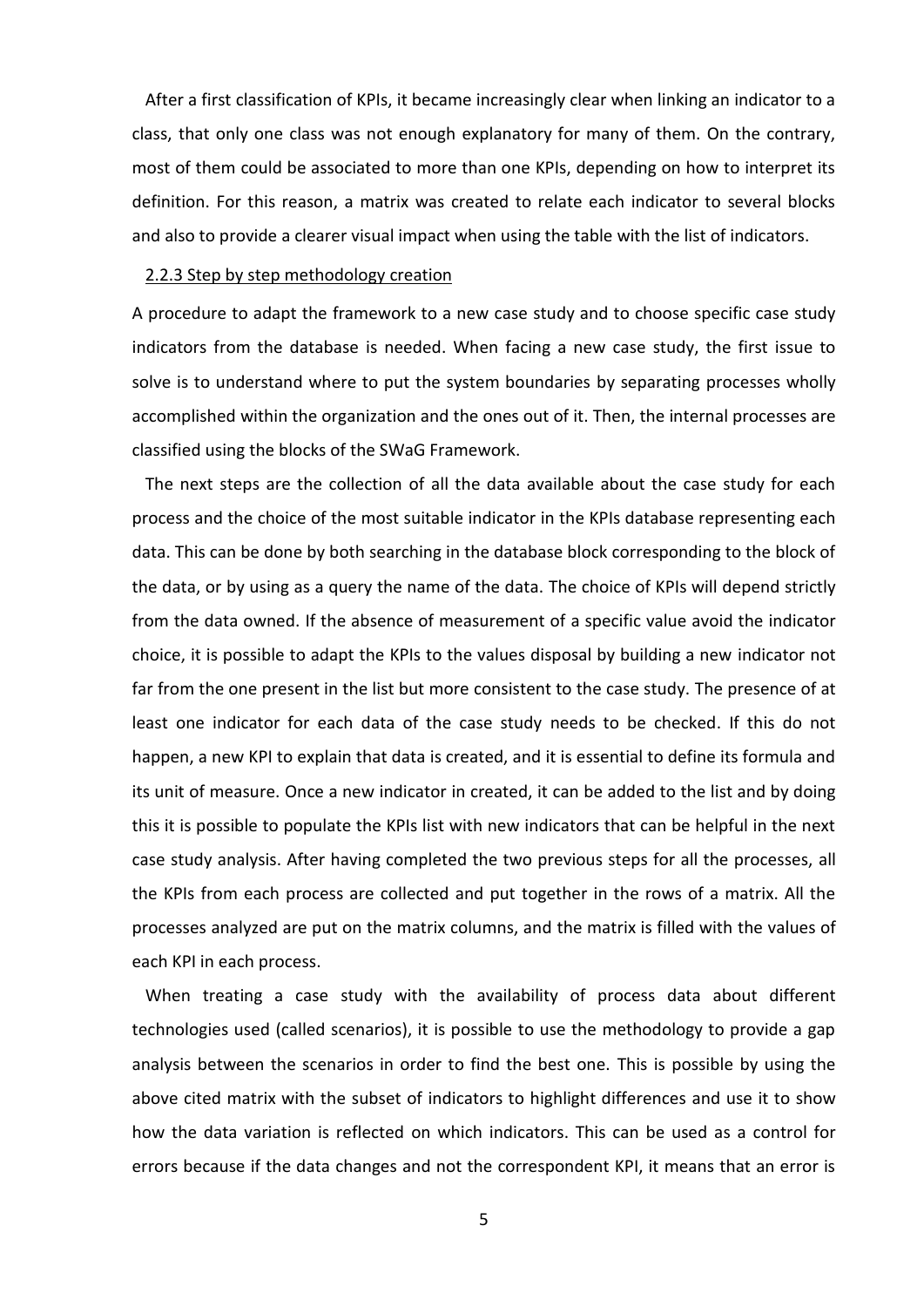present, and it needs to be founded and erased before continuing the process. Then, all the KPIs from each scenario are collected and put together in the rows of a matrix, such as for each indicator all the scenario values need to be put together. All the processes analyzed are put on the matrix columns, and the matrix is filled with all the values of each KPI in each process and in each scenario.

To understand how scenarios affect the KPIs calculated for the baseline the KPIs values are normalized by putting the baseline value equal to 1, and the other values as the division between the scenario value and the baseline one. In order to interpret the value significance, it is essential to define if the KPI is favourable when it is high or low, and then harmonize all the indicators using the direction of the majority of them. A graph is then exploited to show how each KPI is far from the baseline and in which percentage it can improve or worsen the performance compared to the baseline.

In order to take decisions about the best scenario, a more aggregated indicator putting together various KPIs and taking into account different aspects is needed. Then, each indicator is assigned to a block of the SwaG Framework, and a weight to aggregate the indicators is chosen. The choice of the weight is left to the methodology user, that knows the industry and its priorities through which evaluate the weights of the indicators. Then, this work proposes anyway to calculate the weight of the indicator with the following procedure. For each indicator, the number of blocks related to the indicator in the KPIs matrix is counted, and the fraction between this number and the total number of blocks is used. Then, the aggregation in a macro indicator can be done by using the weights and by calculating a weighted average. Since each KPI was classified as favourable if positive (or negative) compared to the baseline, and all the KPIs were harmonised to this rule, now it is possible to obtain aggregated information about the comprehensive implications that a variation of a values in a scenario can cause on the final macro KPIs.

To create the final decisional macro indicator, called Water Footprint, the values for each macro KPI corresponding to each scenario are collected and put in another matrix with the aim of showing for each macro KPI which is its value in different scenarios, and for each scenario which are the macro KPIs that best perform. Once the Water Footprint is created, it is possible to make decision about the goodness of the changes that a scenario brings and chose the scenario that best improve the performance of the processes and the industry.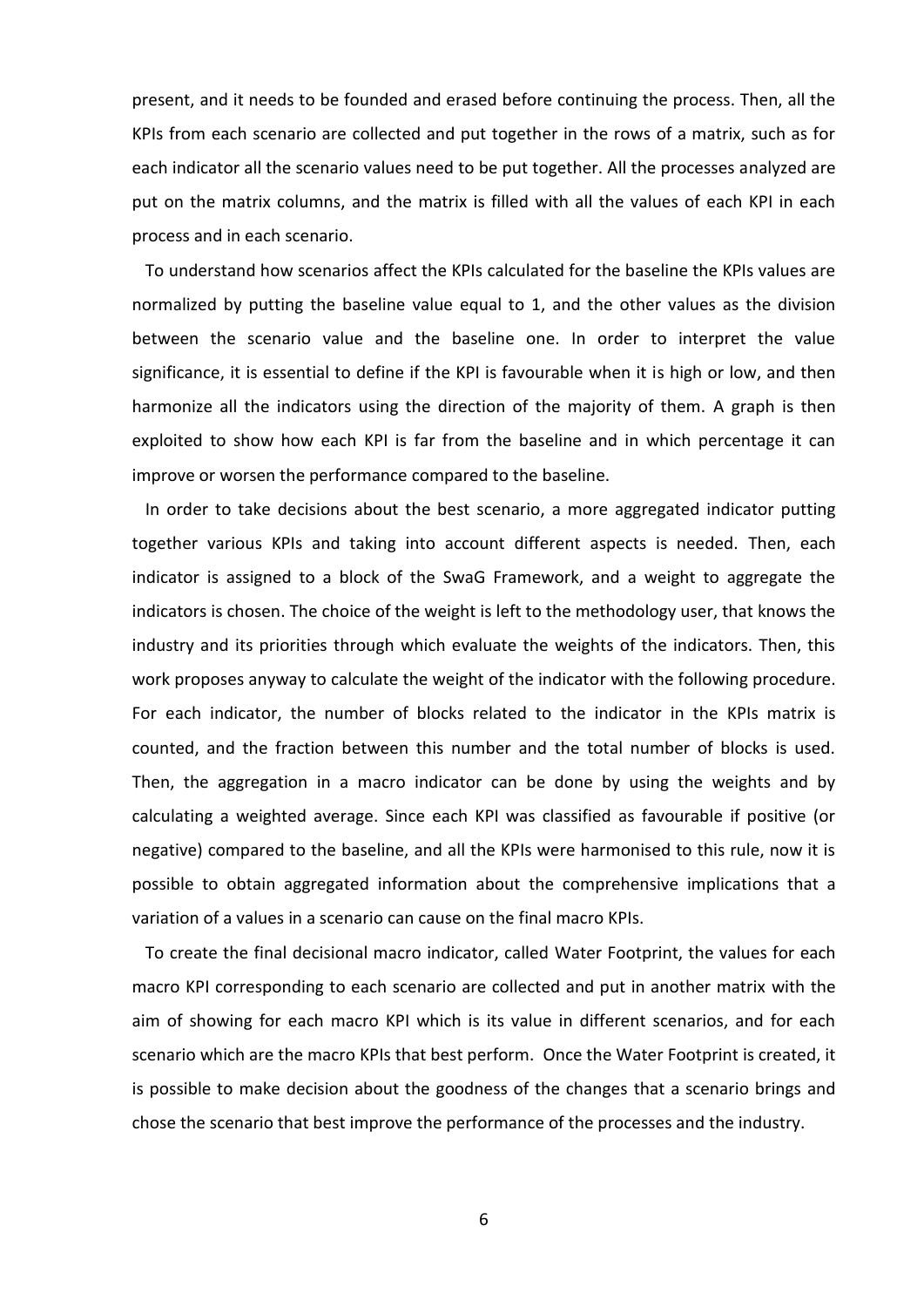#### 2.2.4 Best Scenario Choice

It is clear that the final choice could depend from different factors, such as politic, risk, environmental, quality considerations. Furthermore, it is essential to check if some threshold about this KPIs can be found in the literature as statistics that can give information through which make comparisons. Since all these considerations cannot be included in a general methodology, in this work only the mathematical side is analyzed. Then, the final values of all the Water Footprints for each scenario are compared and it is highlighted which one has the best value. For example, if it was decided that all the indicators are favorable when they are high (low), the best scenario will be the one that has the higher (lower) total value of the Water Footprint. Not only the total value, but also the value of each macro indicator could contain important information. In fact, some macro indicators could show different trends and these differences need to be considered to understand if there are some scenarios that better perform on a macro KPI even if the final result does not highlight that one as a best.

This consideration can lead to a deeper study to understand which part of other scenarios can be used to improve the macro KPI that shows different behavior in comparison to the others. Through this information, it is possible to understand what to improve by using suggestions from other scenarios where the values are better.

#### **2.3 Volvo Case Study Test and Validation**

The Case Study used in the present work is extrapolated from the EcoWater Project and it is used to validate the proposed methodology in a real case study for which the values have been already collected. It concerns the Volvo Group, Sweden, and it will focus on the two manufacturing sites of Volvo Trucks and their respective water supply chain. In the following paragraphs it is shown how the procedure can extrapolate coherent performance indicators from the database created, succeeding in explaining the data available and creating a Water Footprint function through which different scenarios can be compared.

#### 2.3.1 Application of the methodology to the Volvo case

The first step is to model the system and the processes within it using the SWaG Framework, by defining the boundaries of the organization and deciding which process analyze using KPIs. Then, it is possible to start with the KPIs subset specific selection by performing a preliminary scan using the Block classification in the KPIs Matrix and then a more detailed research using a query research method based on values name available.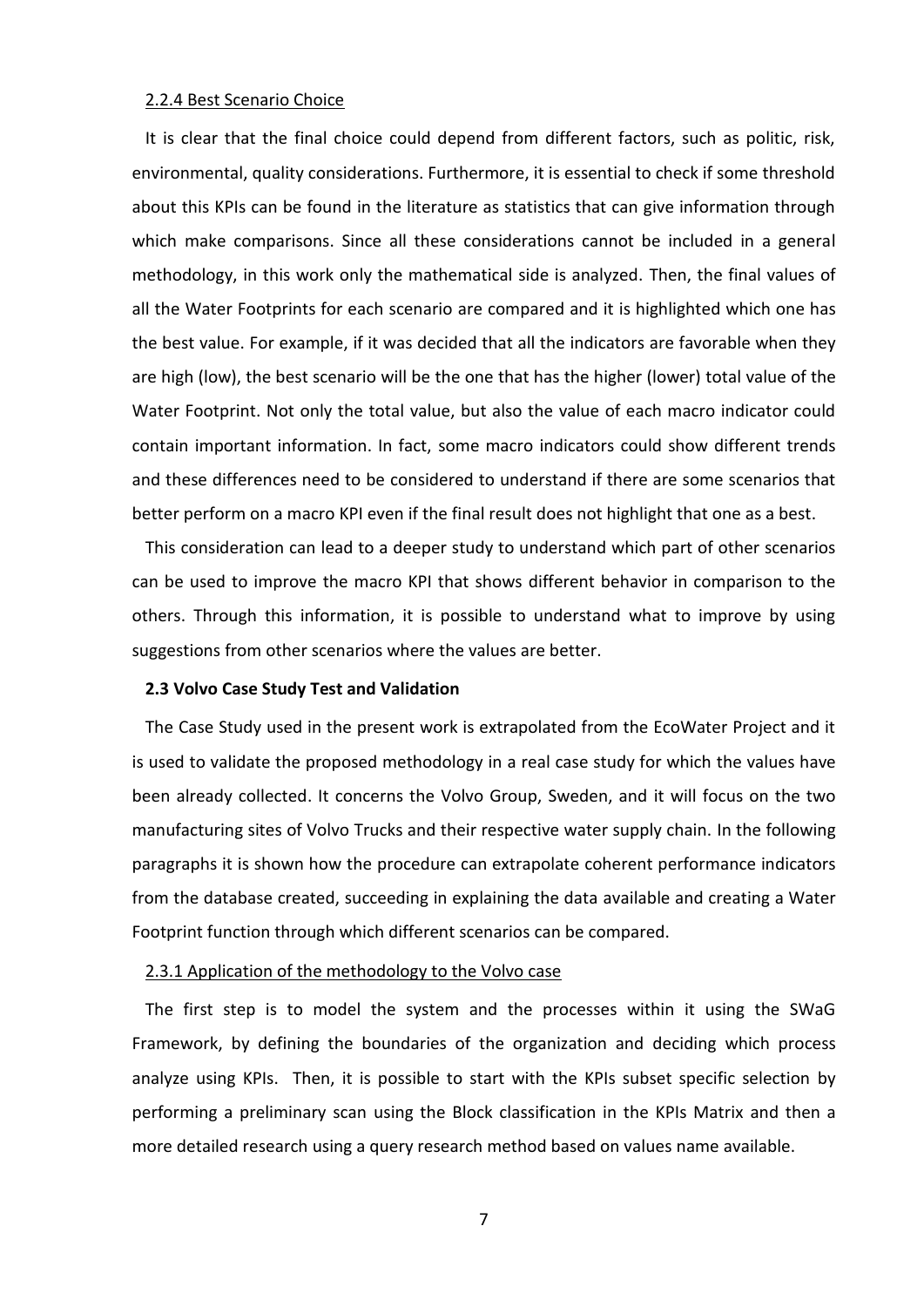Firstly, all the KPIs found in the list using the data query are listed in the matrix and an "x" is put in the crossing of the KPI and the relative data took into account. Then, when no more KPIs can be added using this method, a control of the crossing cell between KPIs and data is done to understand which data is not described from an indicator, and so a new KPI is created to have at least one for each data available. Once the previous steps have been completed for all the processes within the industry, the overall set of indicators with their values is collected into a matrix that contains the unit of measure of each KPIs found and relates the indicator with the process for whom the value was calculated.

The next phase includes the comparison of alternative technologies that can improve the final Water Footprint macro indicator compared to the one belonging to the baseline. The scenarios analyzed are the eight proposed from the EcoWater Project: membrane distillation; recirculation of water and degreasing agent; electro-deionisation of recirculated water in phosphating process; silane-based metal surface treatment; resource efficiency in terms of water use, electricity use and material use; pollution prevention; circular economy, focuses on technologies that reuse, recycle or recover. Data about each scenario are collected and the differences with the baseline are shown by highlighting the cell that changes its values and this helps to understand which KPIs will change their values too. Then, the KPIs showing differences will be selected and compared with the respective baseline KPIs to extrapolate useful information. Thus, to summarize the information into a visual way, the KPIs selection matrix is created where different values from the baseline are highlighted with the respective scenario's color. Finally, it is possible to put this information on a graph (Fig. 2) , where it can be noticed how each process contribute to the percentage



**Fig. 2 Process contribution to KPIs percentage variation for a selected scenario**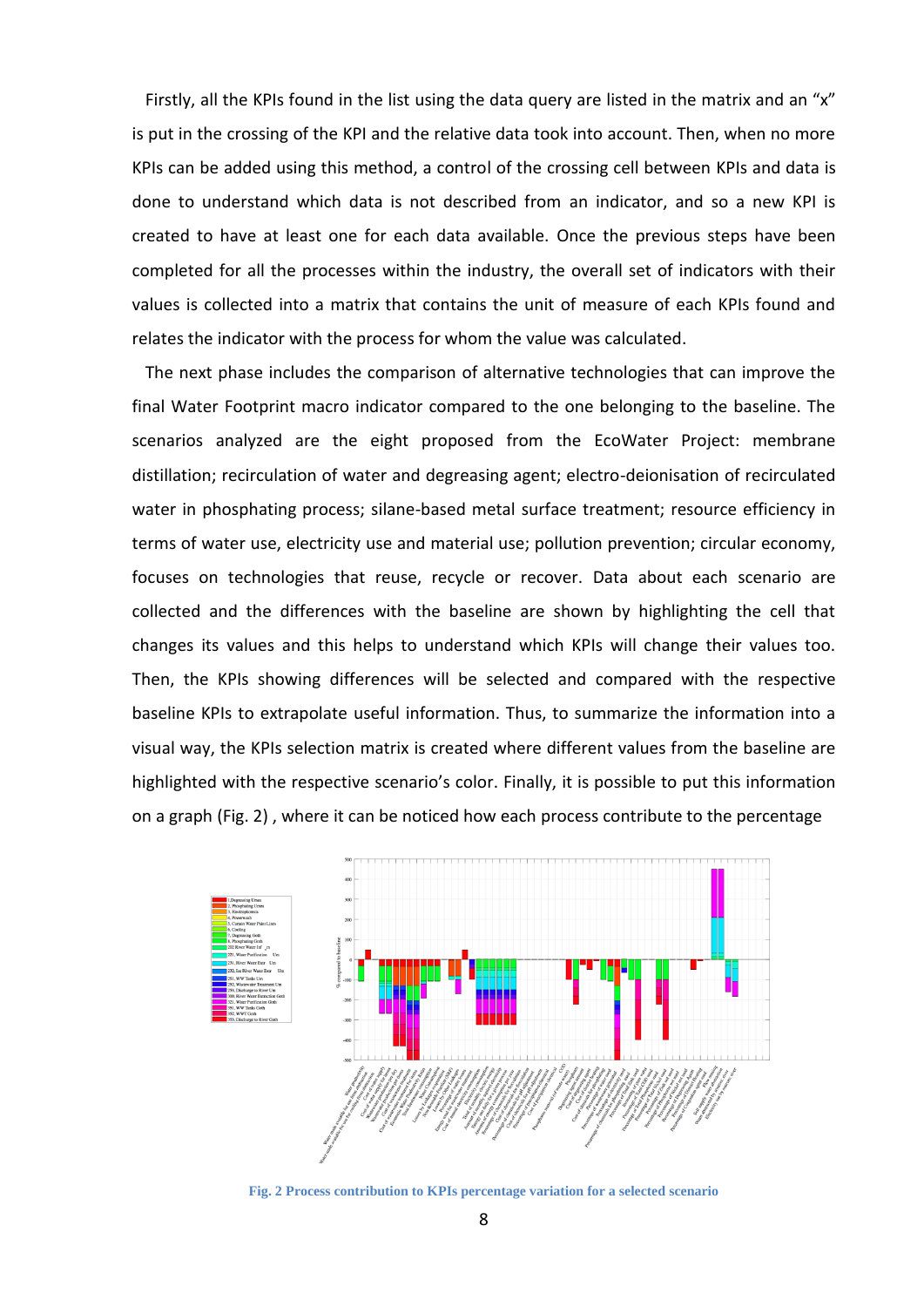variation of each KPI, and which are the KPIs that most show differences in each scenario. This is useful to understand on which elements each scenario impacts and especially how much each process is affected by this.

## 2.3.2 Case Study Results

The Water Footprint is created as a vector with 6 rows corresponding to each macro indicator and each value is compared for the seven scenarios. At the end, the choice of the best possible scenario is made by using the sum of all the macro KPIs percentage and by choosing the scenario that has the more negative Water Footprint percentage, since it has been chosen that a favorable value is a lower one. Two scenarios show quite comparable total Water Footprint percentage (-957% and -1072%), so further considerations need to be done, but the values assert that the best scenario is the "pollution prevention" that, in fact, is the sum of three other scenarios, and this can be a methodology goodness evidence.

In Fig. 3 an example of Water Footprint comparison is shown, with the contribution of each macro KPI.



**Fig. 3 Scenarios Water Footprint comparison**

# **3. CONCLUSION, LIMITS AND FUTURE DEVELOPMENTS**

The present work achieved the original aim to build methodological bricks, embeddable with conventional methodologies, for the qualitative and quantitative evaluation of the water use in industry. In fact, the first main result of this study is the creation of the SWaG framework by integrating literature review information available so far in an original configuration able to provide a tool as general as possible to be used in different industry domains. Then, the second outcome is the collection of indicators from literature and the creation of a database containing all of them. That represents a source of information about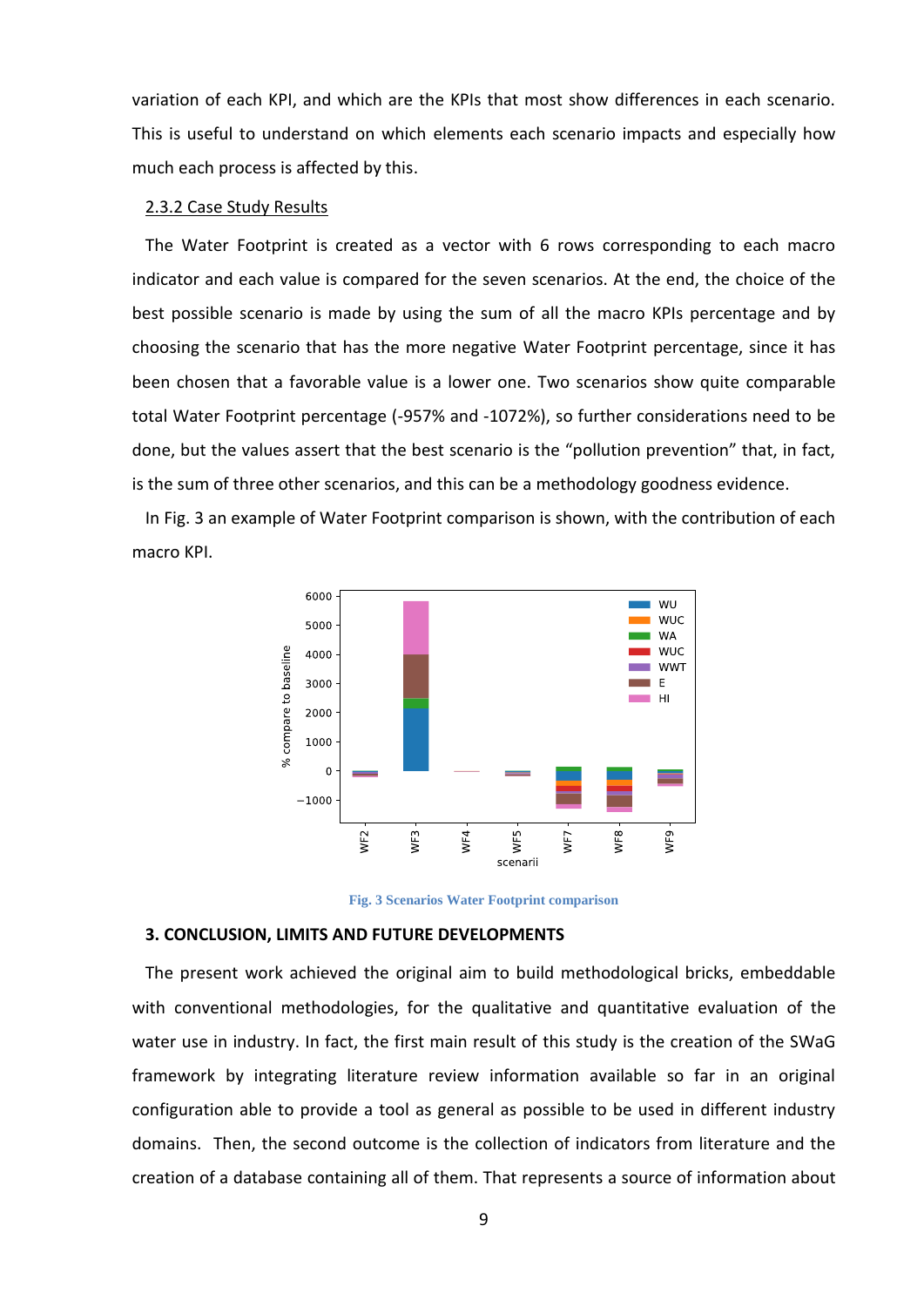qualitative and quantitative indicators around water that can be used in different domains. Furthermore, the outlying idea is to make this database "alive", such as each new case study can add indicators created for it to the list with the purpose of extending the collection of possible performance indicators and enlarging the database. Lastly, a methodology to put together these two innovative tools was created, in order to provide a list of steps to be followed when there is the need to find indicators for a new case study and to compare different technologies using performance indicators and to understand how any process change impacts on the indicators and on the final decision.

Results shown that not only the methodology is able to provide a gap analysis between different scenarios, but it is also possible to identify the best scenario by using the Water Footprint.

Some limits to this work need to be highlight: the literature review could be not exhaustive; KPIs database is not complete; KPI classification into blocks is manual; the methodology is not yet structured but this is only the "version One"; the presence of only one case study cannot provide evidences; an innovative solution is not provided but the methodology is only able to compare technologies in order to understand which one the best innovative solution is. Furthermore, some choices about the classification and the weights allocation were subjective.

Once all these points are listed, a path for the future research can be traced, by trying to solve the problems stated and to improve the tools proposed. In fact, by testing a consistent number of case studies it is possible to find out how the methodology performs in different organizations and in various domains, and to enlarge the database up to the ideal limit where all the possible KPIs are contained in the database. When this huge amount of data will be available, it might be possible to integrate the database with a machine learning system able to update the system and learning from the decision making KPIs choice. By doing this, in the future it will be possible to recognize immediately the more suitable indicator for a new case study when all the data are put in to it. Thanks to this, it will be also possible to build a tool able to propose an innovative solution. In fact, one of the final goals of the SWaG Project for Altran is to insert new technologies into the water management and understand how this can reduce water use and waste within the organization.